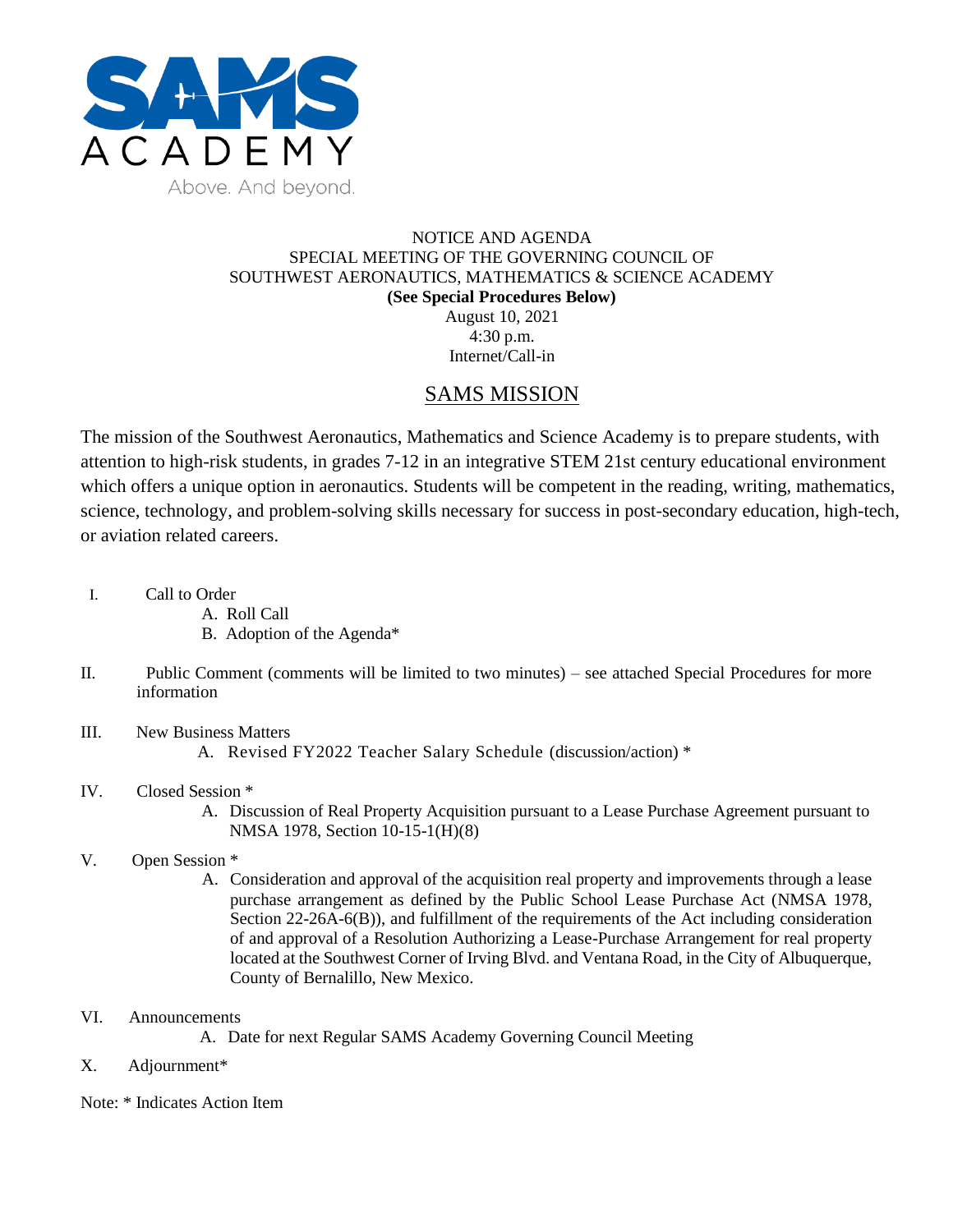

If you are an individual with a disability who is in need of a reader, amplifier, qualified sign language interpreter, or any other form of auxiliary aid or service to attend or participate in the hearing or meeting, please contact Jill Brame at (505) 338-8601 or jbrame@samsacademy.com least one week prior to the meeting or as soon as possible. Public documents, including the agenda and minutes, can be provided in various accessible formats. Please contact Ms. Brame at the phone number or email address above if a summary or other type of accessible format is needed.

## Special Procedures for August 10, 2021 SAMS Governing Council Meeting

In response to the Governor's declaration of a Public Health Emergency and restrictions on public gatherings, the SAMS Governing Council Meeting on June 28, 2021 at 4:30 pm will be limited to no in-person attendance.

No one will be permitted to be at SAMS to physically attend the meeting. However, the public, Governing Council Members and SAMS staff will have the ability to view and hear the meeting via the internet using Zoom. The procedures for accessing the meeting are as follows:

**From a computer, tablet or smartphone**, enter the following URL: http://zoom.us/j/9231897874

OR

**Call one of the following numbers**: 1-669-900-6833 1-301-715-8592 1-253-215-8782

*(Because of the increase of Zoom for meeting use, the phone numbers may appear to be busy at first. Keep trying until you get through.)*

Meeting ID: 923 189 7874 Access Code: 4100

You will also be asked to enter your (optional) participant ID. Just follow the spoken directions (press #) to skip this step, as it is not needed for this meeting.

Public comment will be allowed during the meeting via Zoom. To speak during public comment, please email your request to speak with your name to *jbrame@samsacademy.com* up to twenty four hours prior to the meeting. Requests to speak made after twenty four hours prior to the meeting will not be honored. Speakers will be un-muted in order to address the Governing Council. Public comments will be limited to two minutes. The public may email comments to Jill Brame at *jbrame@samsacademy.com*. Email comments will be kept with the records of the meeting.